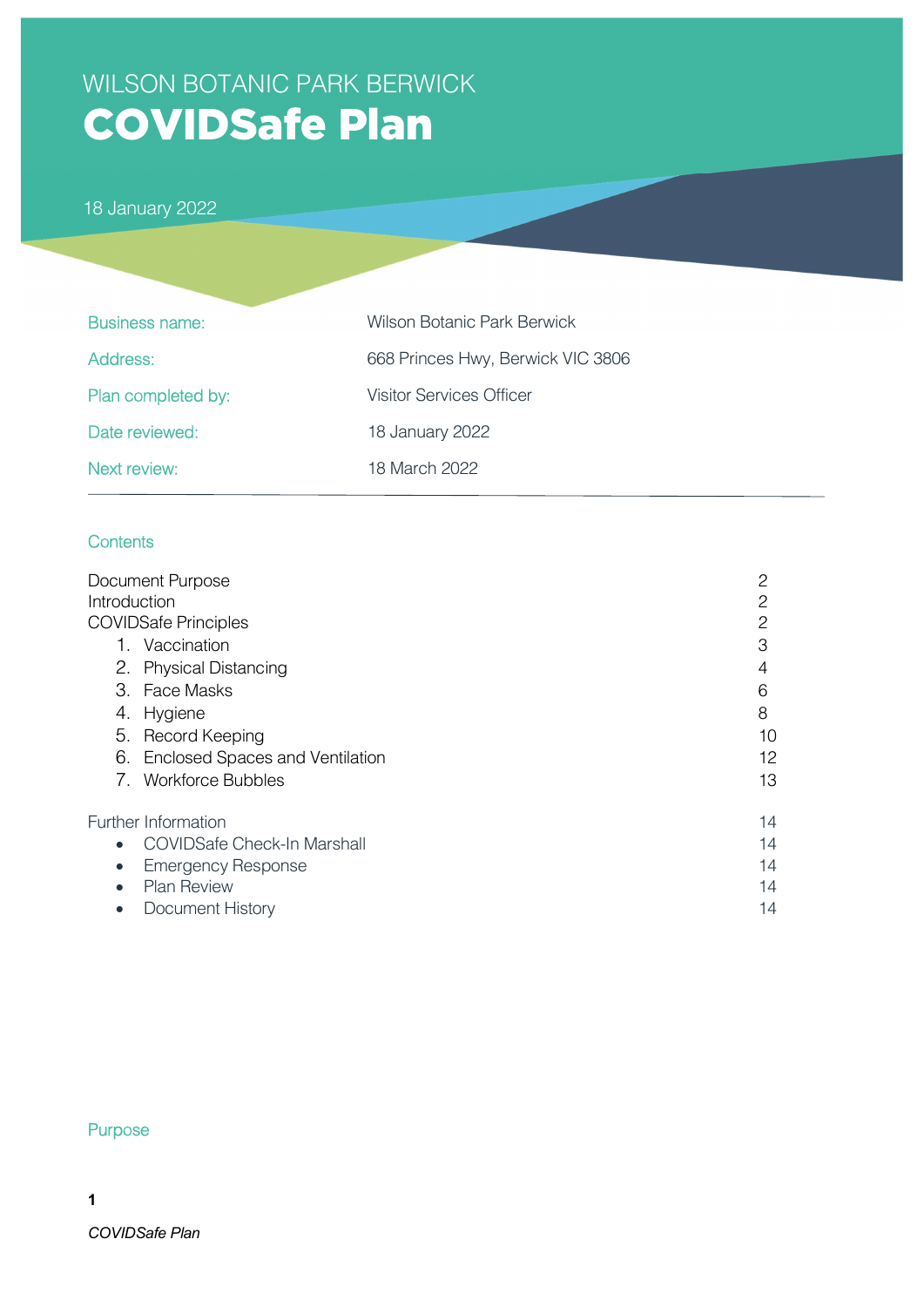This COVIDSafe Plan, (CSP), outlines the process Wilson Botanic Park Berwick will implement where relevant to mitigate transmission of COVID-19 and build both staff and visitor confidence when attending both community amenities/facilities and workplaces.

Please note: this document should be treated as a living document to be updated as the COVID-19 environment develops and changes.

#### **Introduction**

This plan has been developed considering current government COVID-19 Alert Levels and is grouped into seven COVIDSafe principles.

These COVIDSafe principles are:

- 1. Vaccination
- 2. Physical distancing
- 3. Face masks
- 4. Hygiene
- 5. Record keeping
- 6. Enclosed Spaces and Ventilation
- 7. Workforce Bubbles

Controls listed in this plan relate to Wilson Botanic Park Berwick's operational requirements and align with official guidance.

It has been developed considering DHHS guidance, industry guidance, community amenities/facilities and workplace layouts and WorkSafe guidance.

Prior to staff returning to their first shift, all staff are provided with training, identifying, and outlining new protocols and work practices. This training is to include information about COVID-19 symptoms, hygiene, and health.

We will provide enough access to hand sanitiser for all staff and members of the public accessing Wilson Botanic Park Berwick's community amenities/facilities and workplaces.

Density quotient will be decided based on current COVID safe restrictions.

We will continually monitor and adjust our approach as needed and as conditions change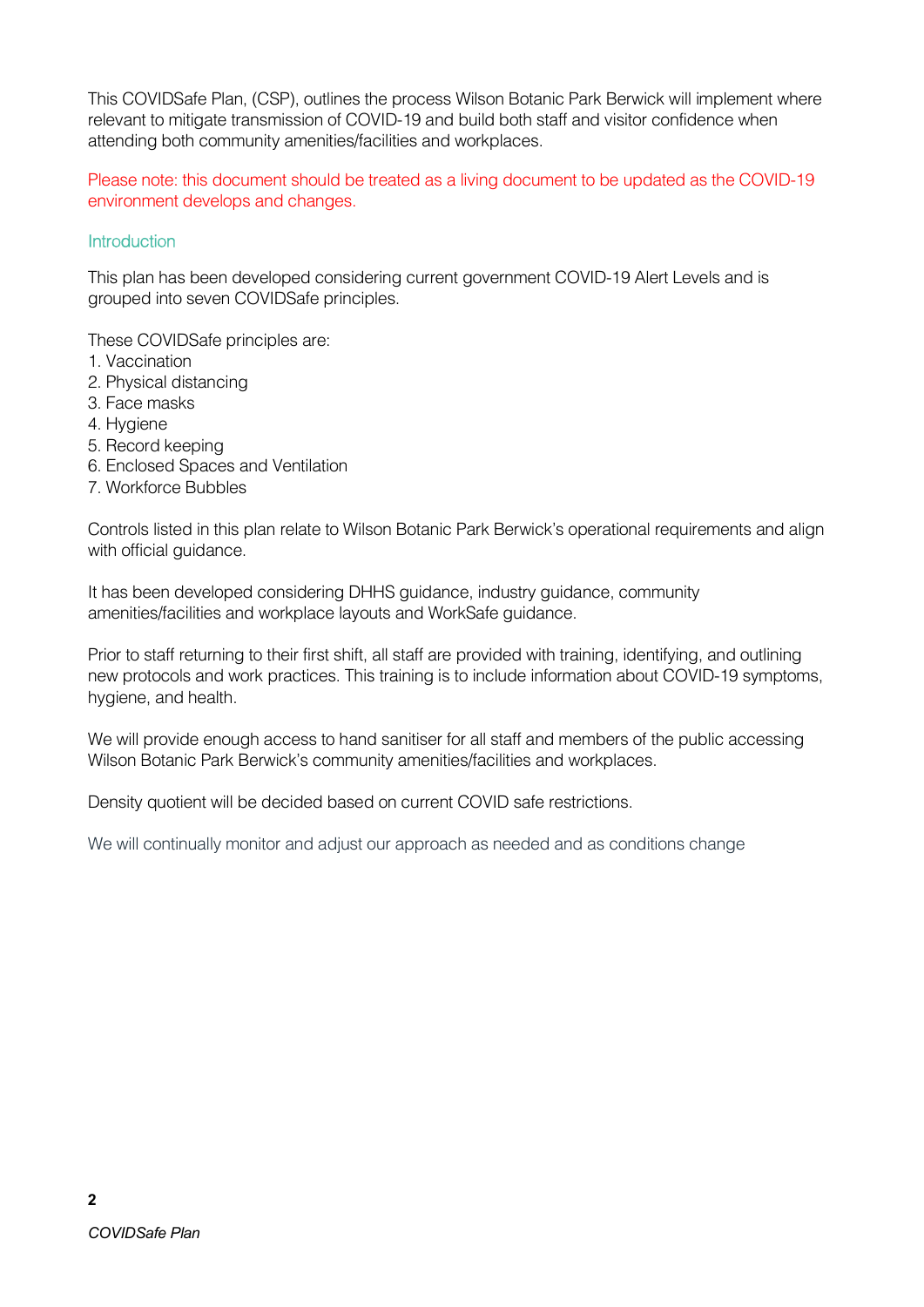

### 1. Vaccination

Entry by staff into the workplace or by members of the public into a private function at Wilson Botanic Park Berwick will only be permitted to persons 12 years and 2 months of age and over who are fully vaccinated against COVID-19. Individuals 18 years and over must provide proof of vaccination or a valid medical exemption prior to entry. (Those under 12 years and 2 months of age may enter without vaccination, as can those with evidence of valid medical exemption).

Members of the public accessing the public areas of the site such as the Visitor Centre, playground, and gardens will not be required to provide proof of vaccination status. Proof of vaccination is also not required for members of the public attending open air activations.

- Members of the public entering community amenities/facilities and staff entering workplaces must check in upon entry via QR code through the Service Victoria app, providing proof of vaccination where required
- Members of the public will be encouraged to download Service Victoria COVID-19 QR app for contact tracing prior to arrival
- A hardcopy contract tracing form will be made available for members of the community without access to a smartphone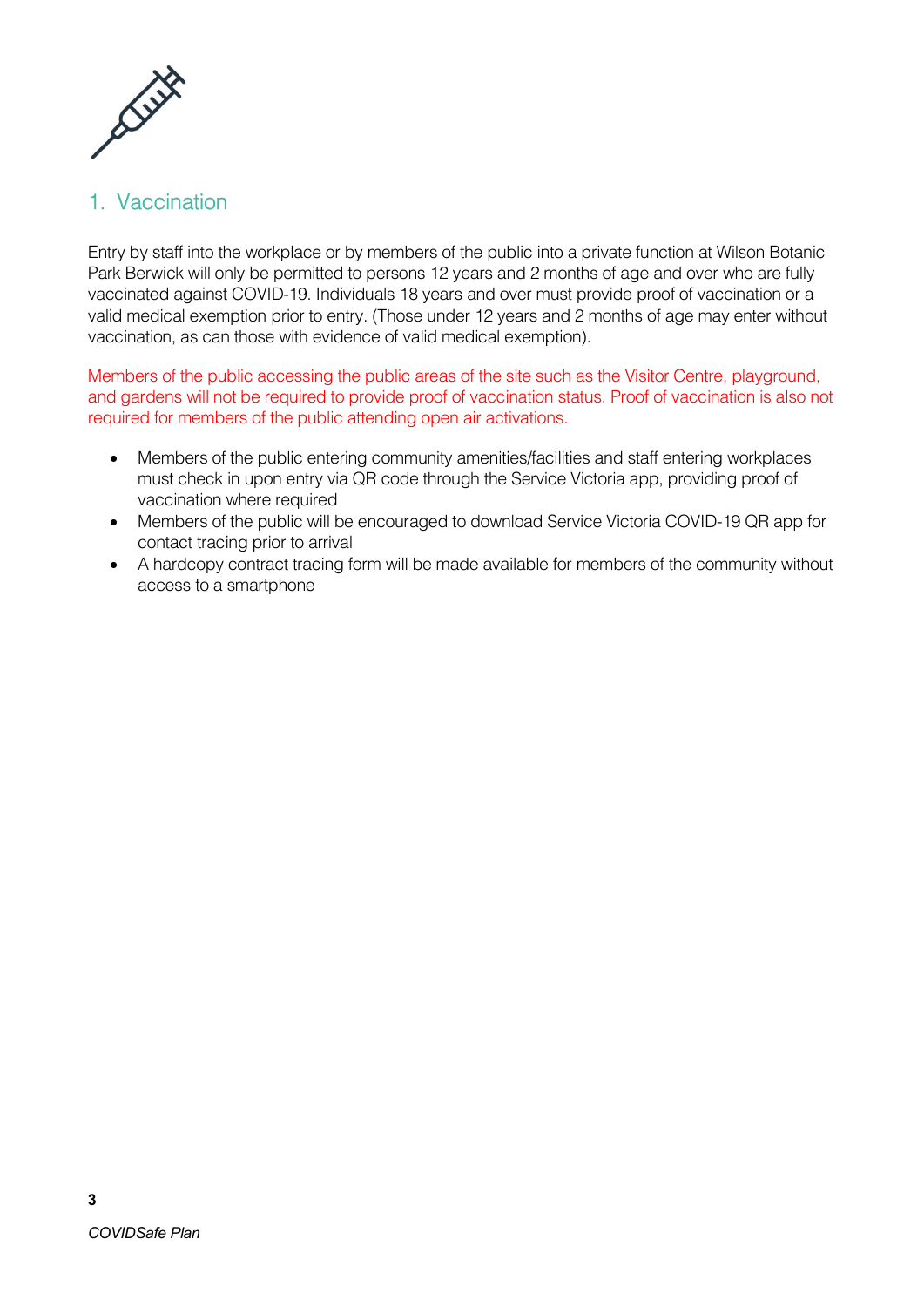

## 2. Physical distancing

| <b>RECOMMENDATIONS &amp; REQUIREMENTS</b>                                                                                                                                                                                                                                                                                                                                                                                                                                                                                                                                                                                                                                                                                                                                                                                           | DESCRIBE WHAT YOU WILL DO                                                                                                                                                                                                                                                                                                                                                                                                                                                                                                                                                                                                                                                                                                                                                                                                                                                                   | <b>WHO IS</b><br><b>RESPONSIBLE</b> |
|-------------------------------------------------------------------------------------------------------------------------------------------------------------------------------------------------------------------------------------------------------------------------------------------------------------------------------------------------------------------------------------------------------------------------------------------------------------------------------------------------------------------------------------------------------------------------------------------------------------------------------------------------------------------------------------------------------------------------------------------------------------------------------------------------------------------------------------|---------------------------------------------------------------------------------------------------------------------------------------------------------------------------------------------------------------------------------------------------------------------------------------------------------------------------------------------------------------------------------------------------------------------------------------------------------------------------------------------------------------------------------------------------------------------------------------------------------------------------------------------------------------------------------------------------------------------------------------------------------------------------------------------------------------------------------------------------------------------------------------------|-------------------------------------|
| You must apply the relevant density<br>quotient to arrange shared work areas<br>and publicly accessible spaces. How will<br>you do this?<br>Density quotients can change. One<br>person per four square metre or one<br>person per two square metres may<br>apply to your workplaces or venue.<br>You must display signage showing the<br>$\bullet$<br>maximum number of people allowed in<br>the space.<br>Shared work areas are only accessible<br>to workers and should only include<br>workers in the density limit.<br>Publicly accessible spaces should<br>$\bullet$<br>include members of the public and<br>may include workers if they share the<br>space on an ongoing basis.<br>For more information about restrictions for<br>your workplace, density quotients and<br>signage visit:<br>coronavirus.vic.gov.au/business | Social distancing signage<br>$\bullet$<br>displayed in key locations:<br>entrances, reception, spaces for<br>hire, foyer.<br>Display social distancing floor<br>decals 1.5m apart to aid in<br>distance visualisation.<br>Closure of common areas, except<br>$\bullet$<br>as thoroughfare to hire spaces,<br>bathrooms and exit if required.<br>Ensure staff work from home<br>$\bullet$<br>wherever possible and work at<br>workstations 1.5m apart<br>Comply with current density<br>measures as detailed in Appendix<br>А.<br>Group leader/hirer to submit<br>$\bullet$<br>COVIDSafe Plan for approval 1<br>week prior to hire date<br>Groups/hirers will have staggered<br>$\bullet$<br>start times as required to minimise<br>cross-over in shared spaces.<br>Reinforce social distancing<br>requirements in the workplace<br>through internal communications<br>and at team meetings. | All staff                           |
| You may need to reduce the number of<br>workers or the number of members of the<br>public at your work premises in<br>accordance with current directions. How<br>will you do this?                                                                                                                                                                                                                                                                                                                                                                                                                                                                                                                                                                                                                                                  | Staff to monitor numbers of general   All Staff<br>$\bullet$<br>public to adhere to density quotient<br>as detailed in Appendix A.<br>Staff have been supported to work<br>$\bullet$<br>safely from home through provision<br>of ergonomic and technology<br>equipment.<br>Only staff required to deliver<br>$\bullet$<br>services are required onsite.                                                                                                                                                                                                                                                                                                                                                                                                                                                                                                                                     |                                     |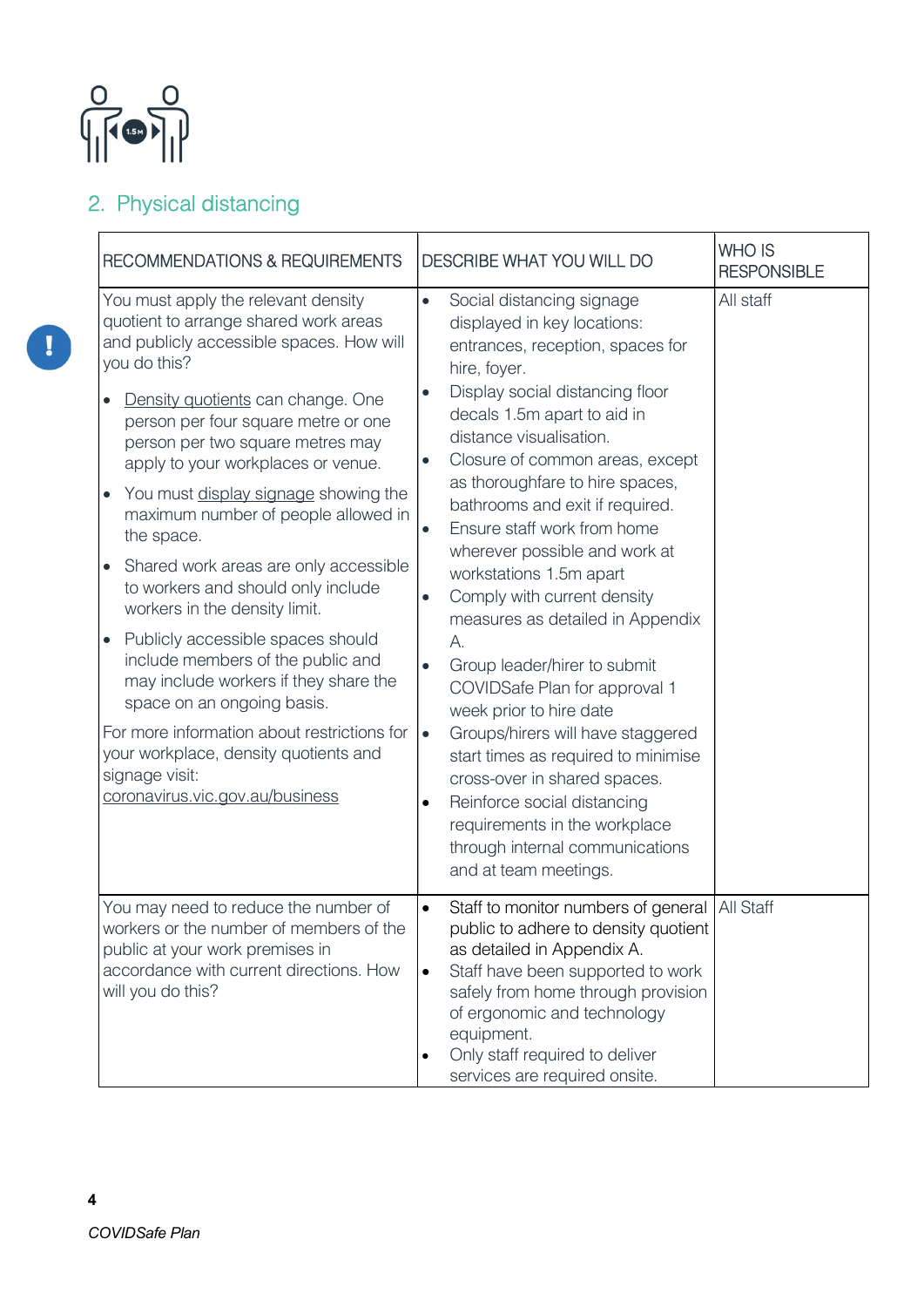| RECOMMENDATIONS & REQUIREMENTS                                                                                                             | DESCRIBE WHAT YOU WILL DO                                                                                                                                                                                                                                                                                                                                                                                                                                       | <b>WHO IS</b><br><b>RESPONSIBLE</b> |
|--------------------------------------------------------------------------------------------------------------------------------------------|-----------------------------------------------------------------------------------------------------------------------------------------------------------------------------------------------------------------------------------------------------------------------------------------------------------------------------------------------------------------------------------------------------------------------------------------------------------------|-------------------------------------|
| Where possible aim for workers and<br>visitors to maintain physical distancing of<br>1.5 metres in the workplace. How will you<br>do this? | Display social distancing floor<br>$\bullet$<br>decals 1.5m apart to aid in<br>distance visualisation.<br>Social distancing signage<br>$\bullet$<br>displayed in key locations:<br>entrance, reception, spaces for<br>hire, foyer, Meeting Room, Office.<br>Permanent staff desks allocated<br>$\bullet$<br>with 1.5m physical distance at<br>minimum.<br>Group leader/hirer to submit<br>$\bullet$<br>COVIDSafe Plan for approval 1<br>week prior to hire date | All Staff                           |
| You should give training to workers on<br>physical distancing while working and<br>socialising. How will you do this?                      | Training completed by all staff and<br>$\bullet$<br>embedded into onboarding<br>process for future new starters.<br>Reinforce social distancing<br>requirements in the workplace<br>through internal communications<br>and at team meetings.                                                                                                                                                                                                                    | All Staff                           |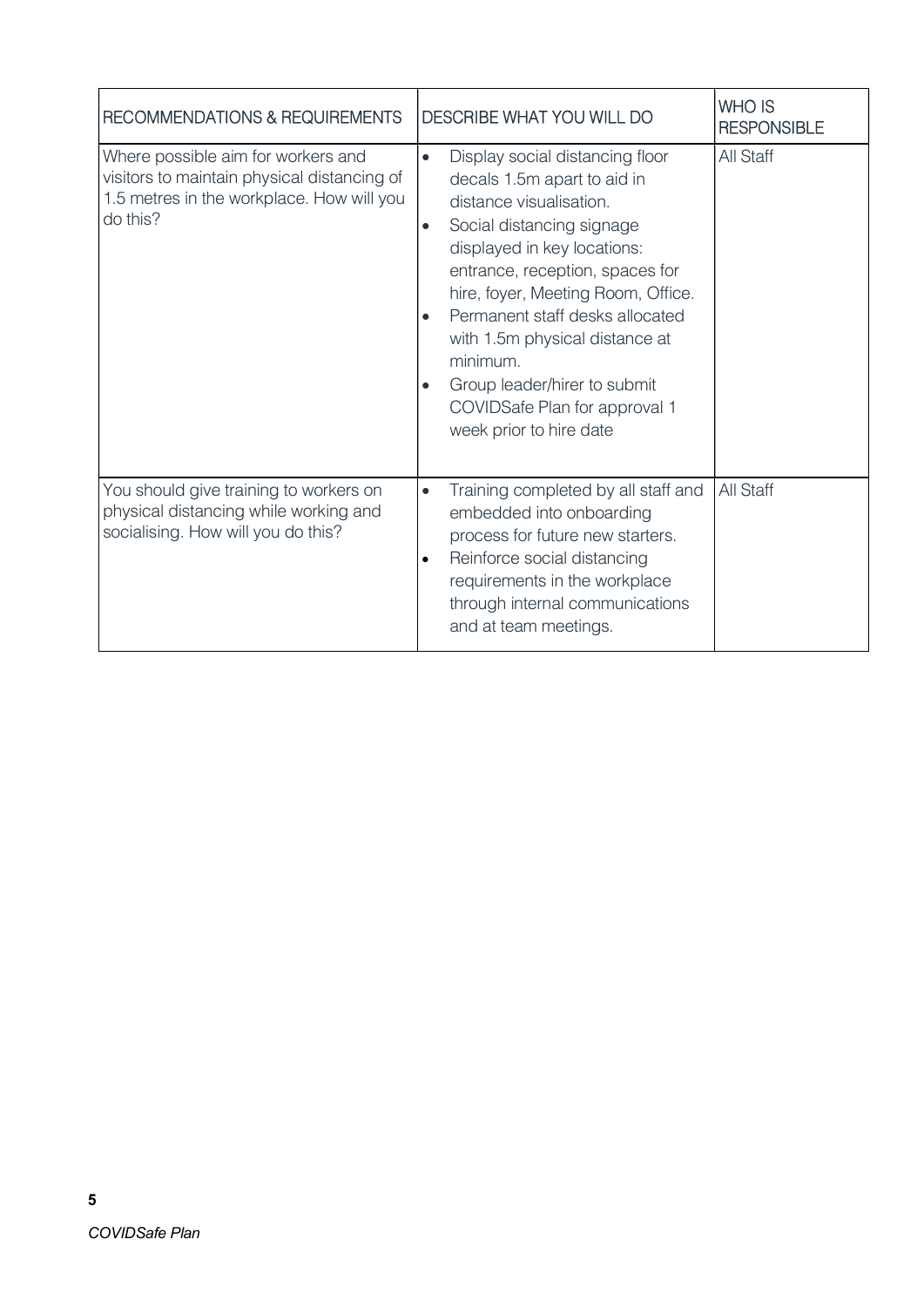

### 2. Face masks

| REQUIREMENT AND RECOMMENDATIONS                                                                                                                                                                 | DESCRIBE WHAT YOU WILL DO                                                                                                                                                                                                                                                                                                                                                                                                                                                                                                                                                                                                                                                                                                                                                                                       | <b>WHO IS</b><br><b>RESPONSIBLE</b> |
|-------------------------------------------------------------------------------------------------------------------------------------------------------------------------------------------------|-----------------------------------------------------------------------------------------------------------------------------------------------------------------------------------------------------------------------------------------------------------------------------------------------------------------------------------------------------------------------------------------------------------------------------------------------------------------------------------------------------------------------------------------------------------------------------------------------------------------------------------------------------------------------------------------------------------------------------------------------------------------------------------------------------------------|-------------------------------------|
| You must ensure all workers and members of<br>the public adhere to current face mask<br>requirements. How will you do this?<br>For more information visit:<br>coronavirus.vic.gov.au/face-masks | Face mask required signage<br>$\bullet$<br>displayed in key locations:<br>entrances, reception, spaces<br>for hire, foyer, Meeting Room,<br>Office.<br>Face masks are worn in line<br>$\bullet$<br>with current Victorian<br>Government requirements.<br>Group leader/hirer to submit<br>$\bullet$<br>COVIDSafe Plan for approval<br>1 week prior to hire date<br>Sneeze guards have been<br>$\bullet$<br>installed in customer facing<br>areas e.g., Wilson Botanic<br>Park Berwick reception.<br>Reinforce requirements in the<br>$\bullet$<br>workplace through internal<br>communications and at team<br>meetings.<br>Staff are to remind members<br>$\bullet$<br>of the public entering indoor<br>community amenities/facilities<br>to wear a face mask when<br>required unless they have an<br>exemption. | All Staff                           |
| You should give training and information on<br>how to correctly fit, use and dispose of PPE<br>How will you do this?                                                                            | Training completed by all staff<br>$\bullet$<br>and embedded into<br>onboarding process for future<br>new starters.<br>Reinforce requirements in the<br>workplace through internal<br>communications and at team<br>meetings.                                                                                                                                                                                                                                                                                                                                                                                                                                                                                                                                                                                   | All Staff                           |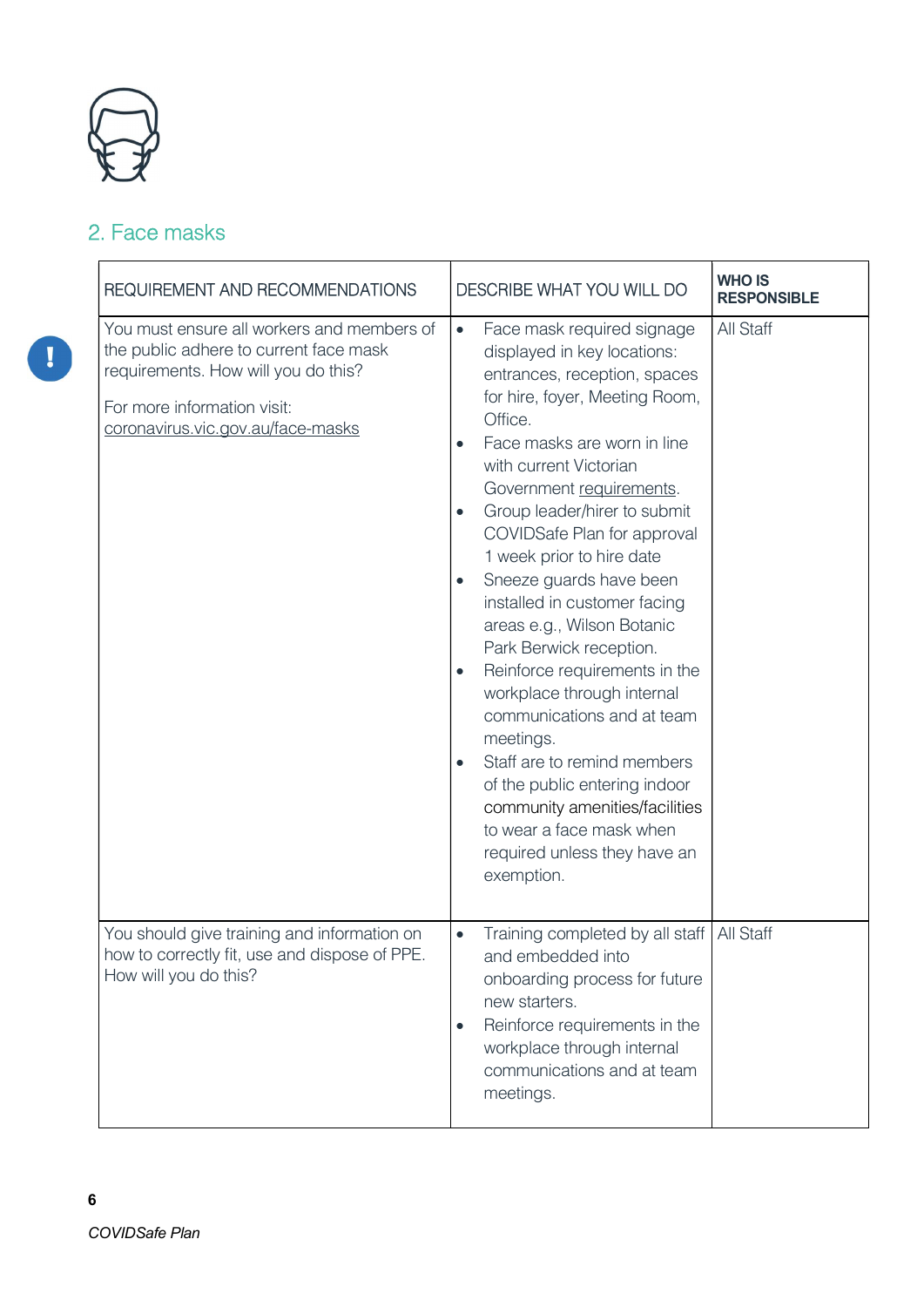| REQUIREMENT AND RECOMMENDATIONS                                                                 | DESCRIBE WHAT YOU WILL DO                                                                                                                      | <b>WHO IS</b><br><b>RESPONSIBLE</b> |
|-------------------------------------------------------------------------------------------------|------------------------------------------------------------------------------------------------------------------------------------------------|-------------------------------------|
|                                                                                                 | Reinforce the use of face<br>$\bullet$<br>coverings and masks by all<br>staff in the workplace and<br>when travelling in vehicles<br>together. |                                     |
| If your industry is subject to additional industry<br>obligations, you may also be required to: | Not Applicable                                                                                                                                 | All Staff                           |
| • adhere to extra face mask requirements                                                        |                                                                                                                                                |                                     |
| appoint Covid Marshals                                                                          |                                                                                                                                                |                                     |
| conduct surveillance testing for COVID-19.<br>$\bullet$                                         |                                                                                                                                                |                                     |
| How will you do this?                                                                           |                                                                                                                                                |                                     |
| For more information visit<br>coronavirus.vic.gov.au/additional-industry-<br>obligations        |                                                                                                                                                |                                     |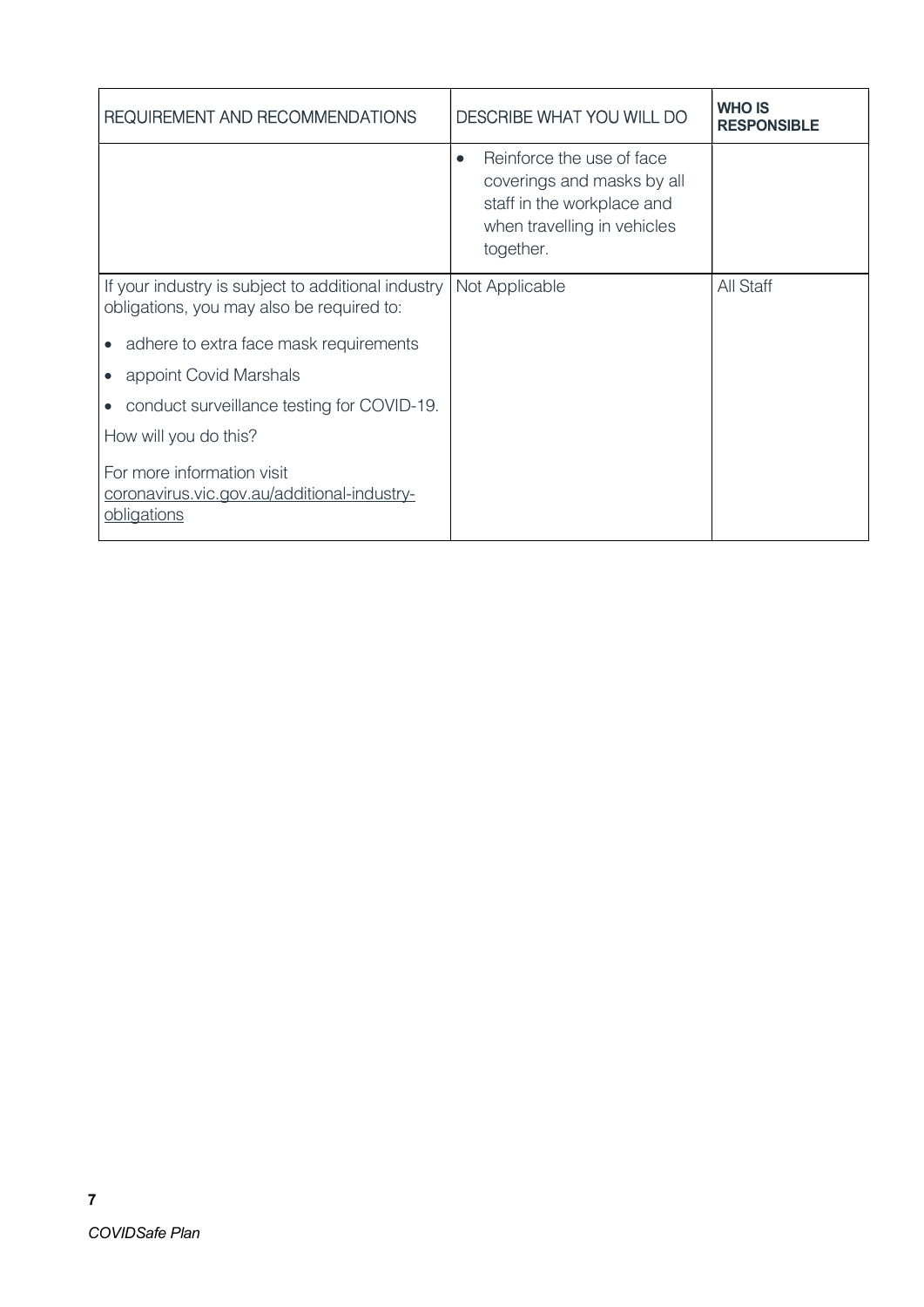

## 3. Hygiene

| <b>REQUIREMENT AND RECOMMENDATIONS</b>                                                                                                                                                                                                                               | <b>DESCRIBE WHAT YOU WILL DO</b>                                                                                                                                                                                                                                                                                                                                                                                                                                                                                                                                                                                                                                                                                                                                                                                                                                                                                                                                                                                             | <b>WHO IS</b><br><b>RESPONSIBLE</b> |
|----------------------------------------------------------------------------------------------------------------------------------------------------------------------------------------------------------------------------------------------------------------------|------------------------------------------------------------------------------------------------------------------------------------------------------------------------------------------------------------------------------------------------------------------------------------------------------------------------------------------------------------------------------------------------------------------------------------------------------------------------------------------------------------------------------------------------------------------------------------------------------------------------------------------------------------------------------------------------------------------------------------------------------------------------------------------------------------------------------------------------------------------------------------------------------------------------------------------------------------------------------------------------------------------------------|-------------------------------------|
| You <b>must</b> clean and disinfect shared spaces<br>at least twice a day. This includes high-touch<br>communal items, e.g. doorknobs, telephones,<br>toilets and handrails. How will you do this?<br>For more information visit:<br>coronavirus.vic.gov.au/cleaning | Provide appropriate PPE for<br>$\bullet$<br>cleaning and sanitising.<br>Monitor PPE and cleaning<br>$\bullet$<br>supplies and restock as<br>required.<br>General shared spaces will be<br>$\bullet$<br>cleaned/disinfected once a<br>day or as required<br>High touch points cleaned<br>$\bullet$<br>and disinfected frequently (at<br>least twice daily) using<br>appropriate detergent and<br>disinfectant solutions.<br>Tissues and waste containers<br>$\bullet$<br>are available as a further<br>preventative measure to assist<br>in the event of a sneeze or<br>cough to reduce respiratory<br>droplets landing on surfaces.<br>Avoid sharing office<br>$\bullet$<br>equipment and areas by<br>providing staff permanent<br>desk/areas and equipment.<br>Cleaning wipes and products<br>$\bullet$<br>available where sharing of<br>equipment is unavoidable.<br>Bins provided throughout the<br>$\bullet$<br>workplace and PPE supplied<br>for empty/removal.<br>Reinforce hand hygiene<br>$\bullet$<br>requirements. | All staff                           |
| You should display a cleaning log in shared<br>spaces. How will you do this?                                                                                                                                                                                         | Reinforce requirements in the<br>$\bullet$<br>workplace through internal<br>communications and at team<br>meetings.<br>Shared spaces limited and<br>cleaned after each use.                                                                                                                                                                                                                                                                                                                                                                                                                                                                                                                                                                                                                                                                                                                                                                                                                                                  | All staff                           |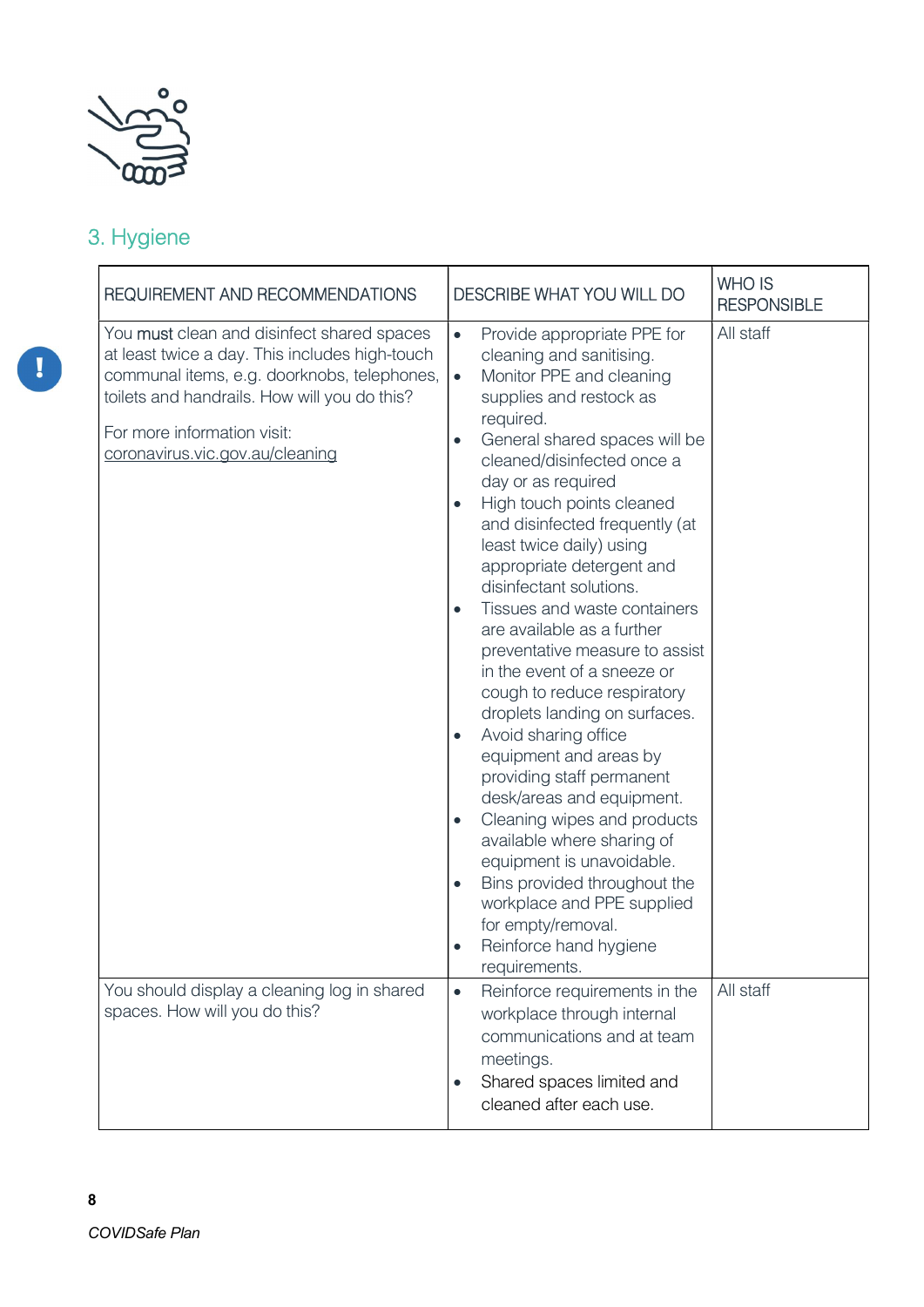| REQUIREMENT AND RECOMMENDATIONS                                                                                                | <b>DESCRIBE WHAT YOU WILL DO</b>                                                                                                                                                                                                                                                                                                                 | <b>WHO IS</b><br><b>RESPONSIBLE</b> |
|--------------------------------------------------------------------------------------------------------------------------------|--------------------------------------------------------------------------------------------------------------------------------------------------------------------------------------------------------------------------------------------------------------------------------------------------------------------------------------------------|-------------------------------------|
| You should put soap and hand sanitiser<br>throughout the workplace and encourage<br>regular handwashing. How will do you this? | Daily cleaning schedule in<br>$\bullet$<br>place for all facilities by<br>external contractor to refill<br>soap dispensers.<br>Regular restock schedule in<br>place for all facilities by<br>external contractor to refill<br>hand sanitiser stations.<br>Regular checks from site staff<br>to monitor and refill all<br>dispensers as required. | All Staff                           |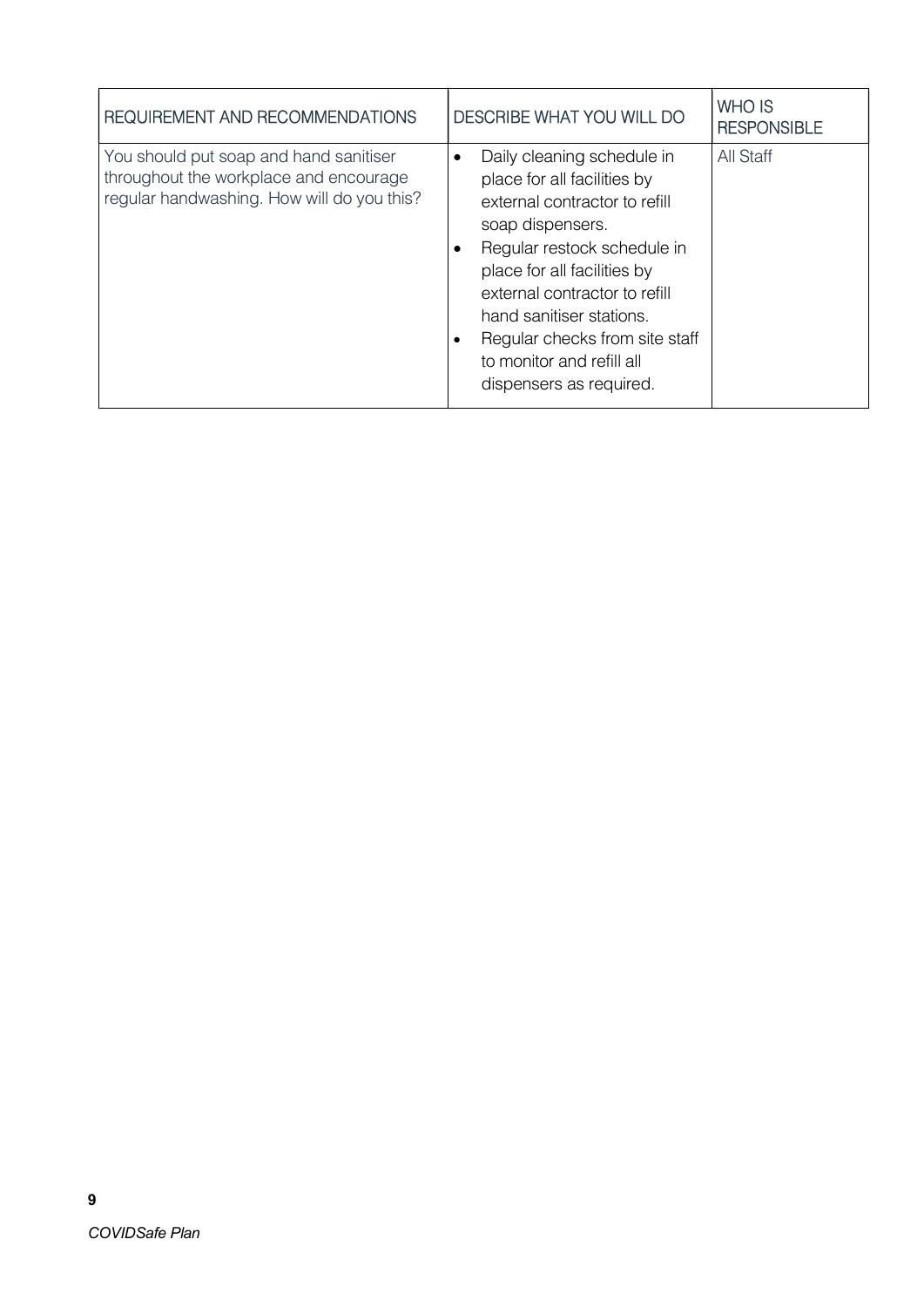## 4. Record keeping

| <b>REQUIREMENT AND RECOMMENDATIONS</b>                                                                                                                                                                                                                                                                 | <b>DESCRIBE WHAT YOU WILL DO</b>                                                                                                                                                                                                                                                                                                                                                                                                                                                 | <b>WHO IS</b><br><b>RESPONSIBLE</b> |
|--------------------------------------------------------------------------------------------------------------------------------------------------------------------------------------------------------------------------------------------------------------------------------------------------------|----------------------------------------------------------------------------------------------------------------------------------------------------------------------------------------------------------------------------------------------------------------------------------------------------------------------------------------------------------------------------------------------------------------------------------------------------------------------------------|-------------------------------------|
| Every Victorian business (with some limited<br>exceptions) must use the Victorian<br>Government QR Code Service to check-in<br>their workers, customers and visitors. How will<br>you do this?<br>For more information visit:<br>coronavirus.vic.gov.au/about-victorian-<br>government-gr-code-service | Service Victoria QR Codes in<br>$\bullet$<br>place at all key areas of the<br>site.<br>Service Victoria 'Kiosk' set up<br>$\bullet$<br>on spare devices to assist<br>public check-in.<br>All staff and regular visitors<br>$\bullet$<br>encouraged to have saved<br>'Wilson Botanic Park Berwick'<br>location as a favourite in the<br>Service Victoria app.                                                                                                                     | All Staff                           |
| Some venues must have a COVID-19 Check-<br>in Marshal at all public entrances whenever<br>the facility operates. How will you do this?<br>For more information visit:<br>coronavirus.vic.gov.au/covid-check-in-<br>marshals                                                                            | Where possible staff will be<br>$\bullet$<br>the COVID-19 Check-in<br>Marshall.<br>At private gatherings it is the<br>$\bullet$<br>responsibility of the hirer as<br>the COVID-19 Check-in<br>Marshall.                                                                                                                                                                                                                                                                          | All Staff                           |
| You must encourage workers to get tested<br>and stay home if they have any symptoms<br>(even mild ones) or have been identified as a<br>close contact. How will you do this?<br>For more information visit:<br>coronavirus.vic.gov.au/vaccine                                                          | Internal comms states:<br>$\bullet$<br>Staff who have the<br>$\circ$<br>following symptoms<br>Headache or fever<br>$\circ$<br>Sore throat<br>$\circ$<br>Coughing<br>$\circ$<br>Runny nose<br>$\circ$<br>Shortness of breath<br>$\circ$<br>Directed to a COVID 19<br>testing location (testing<br>locations are available of<br>DHHS website).<br>Signage displayed in<br>$\bullet$<br>workplaces on exterior of<br>buildings 'Do not enter if<br>experiencing COVID<br>symptoms' | <b>All Staff</b>                    |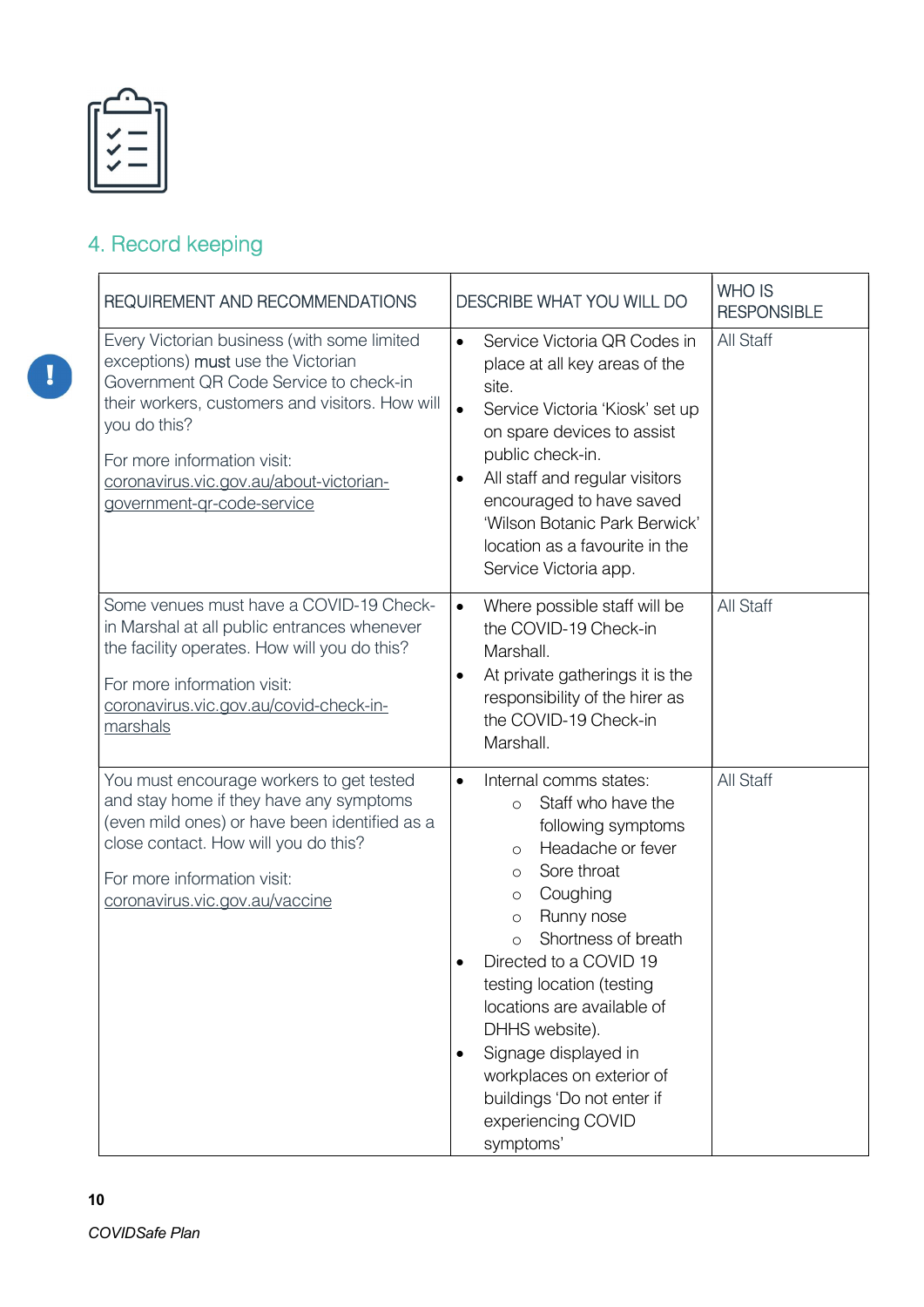| Communicate staff leave<br>entitlements if they are sick,<br>need to provide care or                                                                                                                                                                                                                                                                                                                                                                                                  |                           |
|---------------------------------------------------------------------------------------------------------------------------------------------------------------------------------------------------------------------------------------------------------------------------------------------------------------------------------------------------------------------------------------------------------------------------------------------------------------------------------------|---------------------------|
| Provide a 'working from home'<br>option where possible.                                                                                                                                                                                                                                                                                                                                                                                                                               |                           |
| All Team Leaders,<br>Coordinators and Supervisors<br>who are responsible for staff<br>attending the workplace are<br>required to complete the e-<br>learning course: Managing a<br>suspected or confirmed<br>COVID-19 case with your<br>employees.<br>Process documents available<br>to staff outline reporting<br>requirements to both internal<br>and external authorities.<br>Pandemic coordinator to<br>activate pandemic response<br>protocol in the event of<br>confirmed case. | All Staff Supervisors     |
|                                                                                                                                                                                                                                                                                                                                                                                                                                                                                       | required to self-isolate. |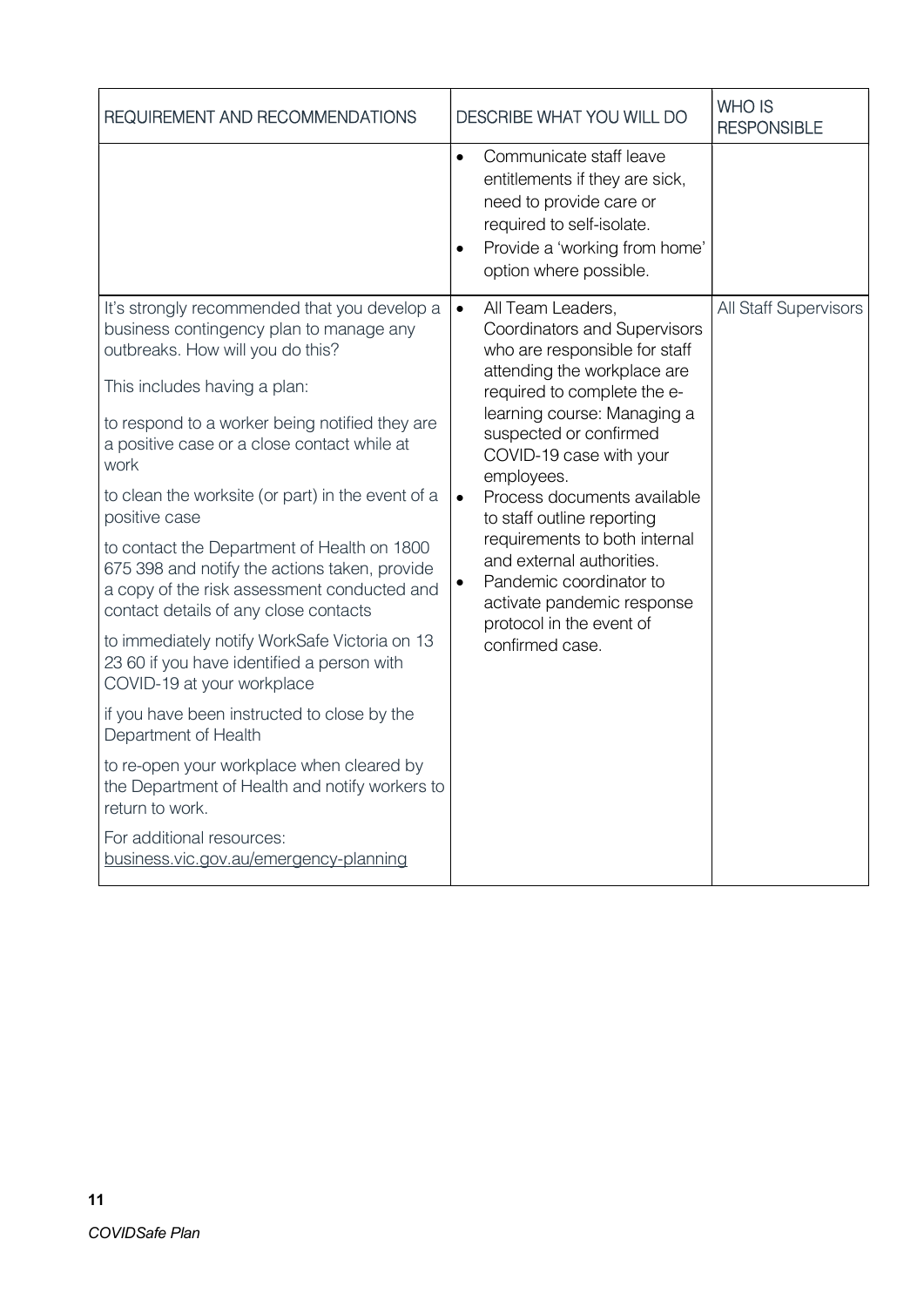

## 5. Enclosed spaces and ventilation

| <b>REQUIREMENT AND</b><br><b>RECOMMENDATIONS</b>                                                                                                                                                          | <b>DESCRIBE WHAT YOU WILL DO</b>                                                                                                                                                                                                                                                                                                                                                               | <b>WHO IS RESPONSIBLE</b> |
|-----------------------------------------------------------------------------------------------------------------------------------------------------------------------------------------------------------|------------------------------------------------------------------------------------------------------------------------------------------------------------------------------------------------------------------------------------------------------------------------------------------------------------------------------------------------------------------------------------------------|---------------------------|
| You should reduce the time<br>workers spend in enclosed<br>spaces. How will you do this?                                                                                                                  | Allocate outdoor/operational work to<br>$\bullet$<br>reduce time spent in indoor spaces.<br>Access to windows and<br>$\bullet$<br>aircon/heating systems in enclosed<br>working spaces available to increase<br>airflow.<br>Permanent staff desks/areas allocated<br>to avoid sharing to avoid contact<br>transmission.<br>Relocate team meetings and lunches<br>outdoors, weather permitting. | <b>All Staff</b>          |
| If your industry is subject to<br>additional industry obligations,<br>you may also be required to:                                                                                                        | Not Applicable                                                                                                                                                                                                                                                                                                                                                                                 | <b>All Staff</b>          |
| ask workers to declare in<br>writing before each shift that<br>they are free of symptoms,<br>have not been in contact with a<br>confirmed case and have not<br>been directed to quarantine or<br>isolate. |                                                                                                                                                                                                                                                                                                                                                                                                |                           |
| conduct surveillance testing.                                                                                                                                                                             |                                                                                                                                                                                                                                                                                                                                                                                                |                           |
| How will you do this?                                                                                                                                                                                     |                                                                                                                                                                                                                                                                                                                                                                                                |                           |
| For more information visit:<br>coronavirus.vic.gov.au/additional-<br>industry-obligations                                                                                                                 |                                                                                                                                                                                                                                                                                                                                                                                                |                           |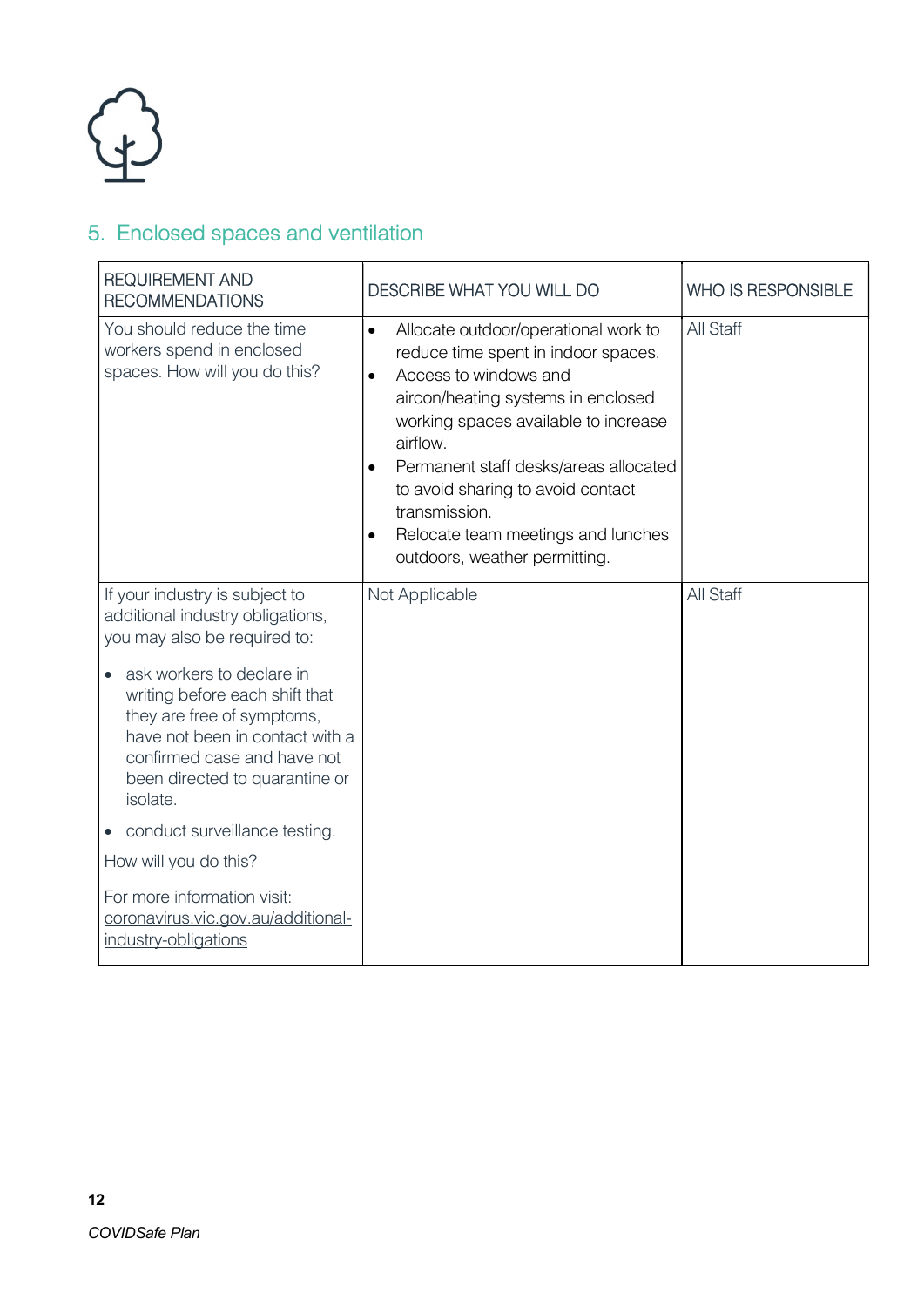

### 6. Workforce bubbles

| <b>REQUIREMENT AND</b><br><b>RECOMMENDATIONS</b>                                                                                                                                                                                | <b>DESCRIBE WHAT YOU WILL DO</b>                                                                                                                                                                                                                                                                                                                                                                                                                          | <b>WHO IS</b><br><b>RESPONSIBLE</b> |
|---------------------------------------------------------------------------------------------------------------------------------------------------------------------------------------------------------------------------------|-----------------------------------------------------------------------------------------------------------------------------------------------------------------------------------------------------------------------------------------------------------------------------------------------------------------------------------------------------------------------------------------------------------------------------------------------------------|-------------------------------------|
| You are strongly recommended<br>to consider rostering groups of<br>workers on the same shifts at a<br>single worksite. Try to avoid<br>overlapping of workers during shift<br>changes where practical. How will<br>you do this? | Two workplace bubbles have been<br>$\bullet$<br>established for Active Communities<br>team for business continuity.<br>Lunch breaks are staggered to avoid<br>$\bullet$<br>crossover between City Presentation<br>and Active Communities teams<br>Staff to limit visiting or working across<br>$\bullet$<br>multiple sites where possible.<br>Individual employees required to<br>$\bullet$<br>keep records of dates if working<br>across multiple sites. | All Staff                           |
| If your industry is subject to<br>additional industry obligations, you<br>may also be required to:                                                                                                                              | Not Applicable                                                                                                                                                                                                                                                                                                                                                                                                                                            | <b>All Staff</b>                    |
| limit or stop workers working<br>across multiple sites where<br>practical                                                                                                                                                       |                                                                                                                                                                                                                                                                                                                                                                                                                                                           |                                     |
| keep records of workers who are<br>working for different employers<br>across multiple premises.                                                                                                                                 |                                                                                                                                                                                                                                                                                                                                                                                                                                                           |                                     |
| How will you do this?                                                                                                                                                                                                           |                                                                                                                                                                                                                                                                                                                                                                                                                                                           |                                     |
| For more information visit:<br>coronavirus.vic.gov.au/additional-<br>industry-obligations                                                                                                                                       |                                                                                                                                                                                                                                                                                                                                                                                                                                                           |                                     |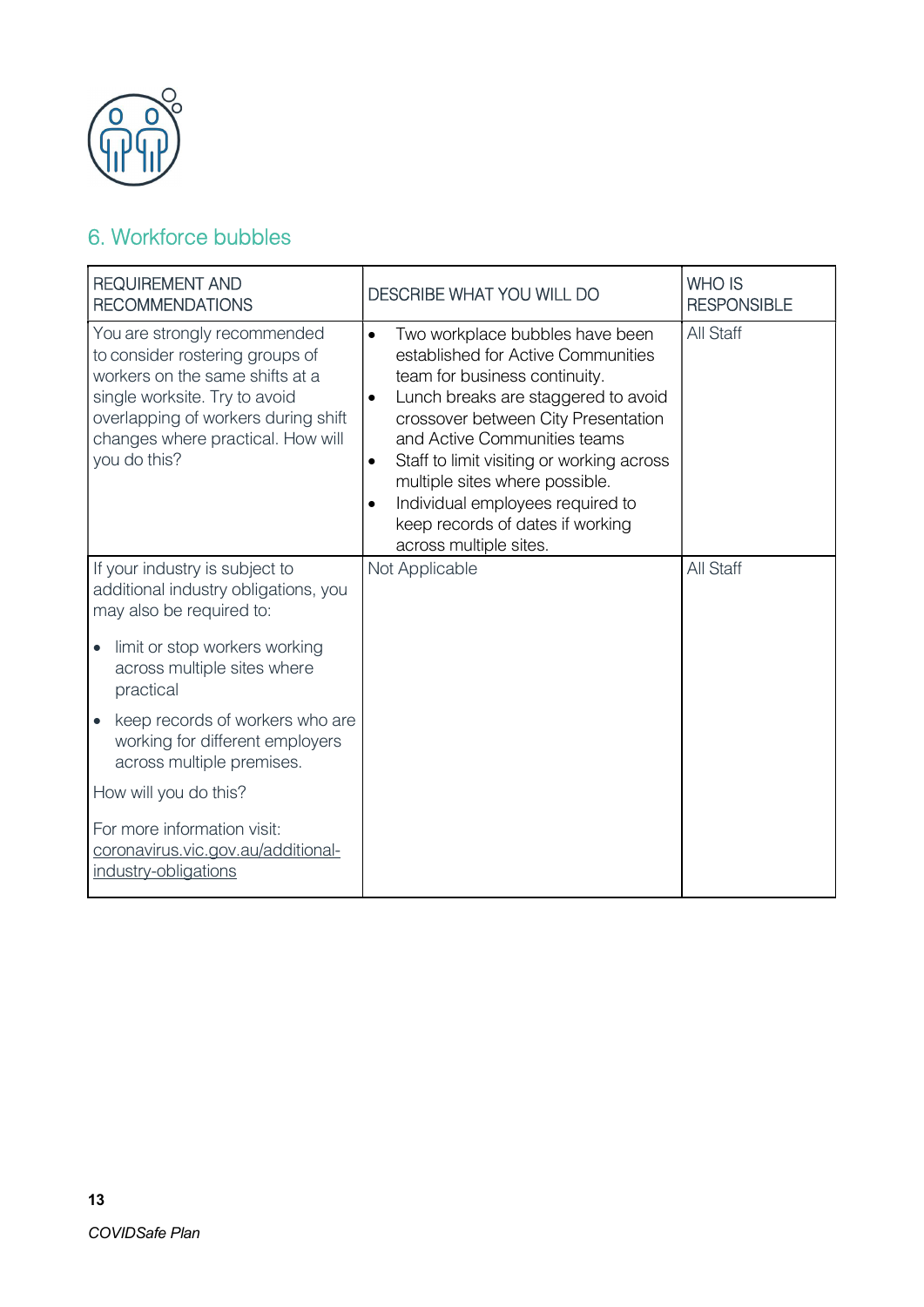### Further Information

### COVIDSafe Check-In Marshall

All admin staff function as COVIDSafe Check-In Marshall to ensure Wilson Botanic Park Berwick is operating as per current government guidelines.

Individuals who hire the spaces agree to being the responsible party to

They will be responsible for the following:

- Checking all persons entering the building QR in
- Checking all persons entering the building show proof of double COVID-19 vaccination status or Doctor's dated certificate showing medical exemption

#### Emergency Response

In the event a venue is to be evacuated due to an emergency situation the primary consideration will be patron and staff welfare and the preservation of life, as such any physical distancing measure and other COVID-19 controls will become secondary considerations.

#### Plan Review

The COVIDSafe Plan will be reviewed every three months, or when changes to DHHS guidelines are made. The Programming and Operations Officer is responsible for this review, which is to be submitted to the Pandemic Response Team for approval.

### Document History

| <b>DATE</b> | <b>REVISION</b> | <b>COMMENTS</b>            | <b>MODIFIED BY</b> | <b>RESTRICTION STAGE</b> |
|-------------|-----------------|----------------------------|--------------------|--------------------------|
| 18/01/22    | Version 1       | <b>Document</b><br>Created | Micaela<br>Vaughan | January 2022             |
|             |                 |                            |                    |                          |
|             |                 |                            |                    |                          |